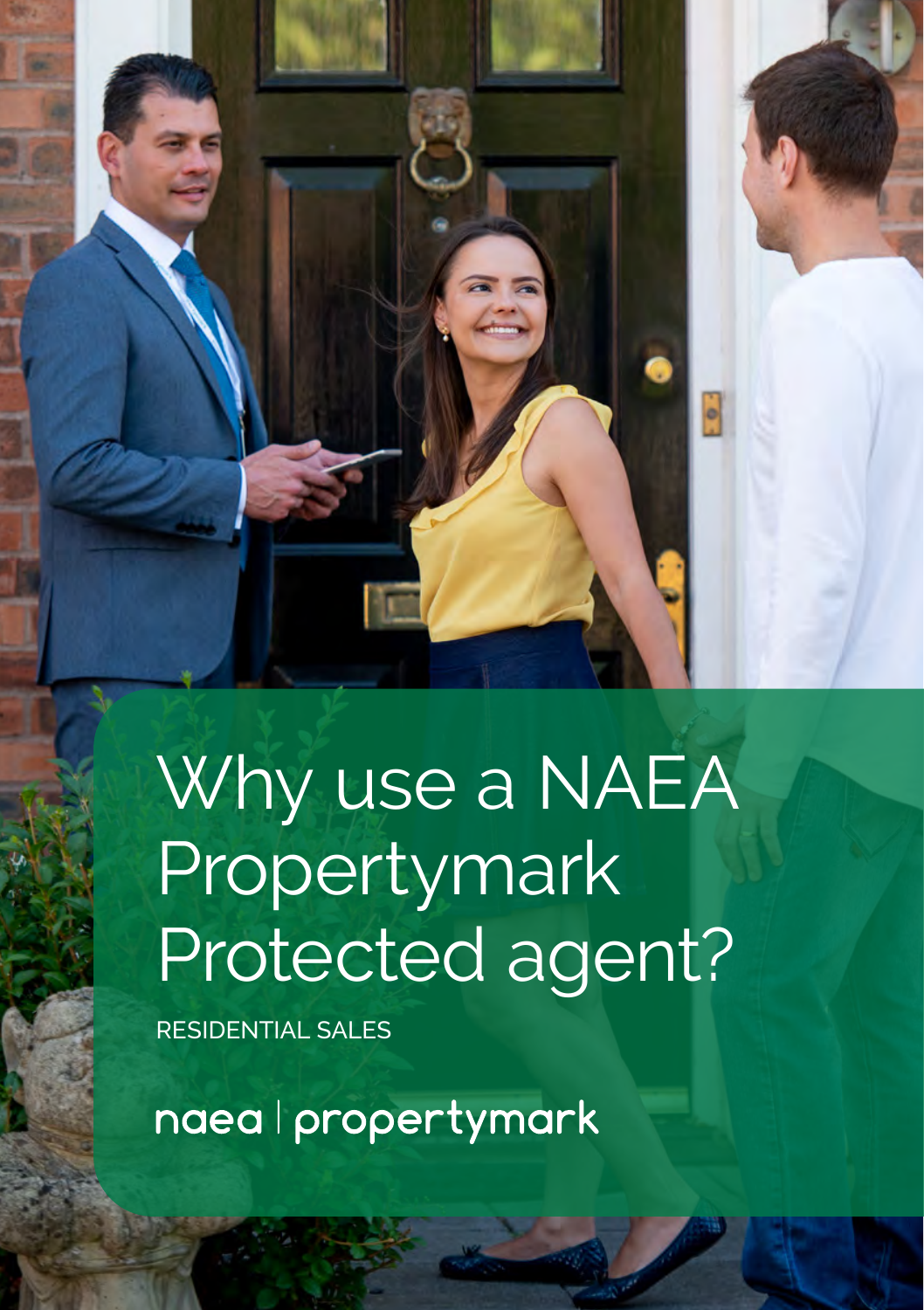

There is NO mandatory regulation of estate agents. The idea that 'anyone can become an estate agent' is not far from the truth.

Our agents join NAEA Propertymark voluntarily to demonstrate transparency and ensure they are at the forefront of developments in the industry and to provide the very best moving experience to you – they have nothing to hide!

By using a NAEA Propertymark estate agent you are guaranteed to be consulting with a professional agent who can give you up-to-date advice and guidance.

# WHICH? GUIDE TO FINDING THE BEST ESTATE AGENT

"First off, check your agent is part of a professional body such as the National Association of Estate Agents. This means they are bound by a Code of Conduct and will be qualified."

Source: [www.which.co.uk/money/mortgages-and-property/home](http://www.which.co.uk/money/mortgages-and-property/home -movers/guides/selling-a-house/how-to-find-the-bes)  [-movers/guides/selling-a-house/how-to-find-the-best-estate-agent](http://www.which.co.uk/money/mortgages-and-property/home -movers/guides/selling-a-house/how-to-find-the-bes)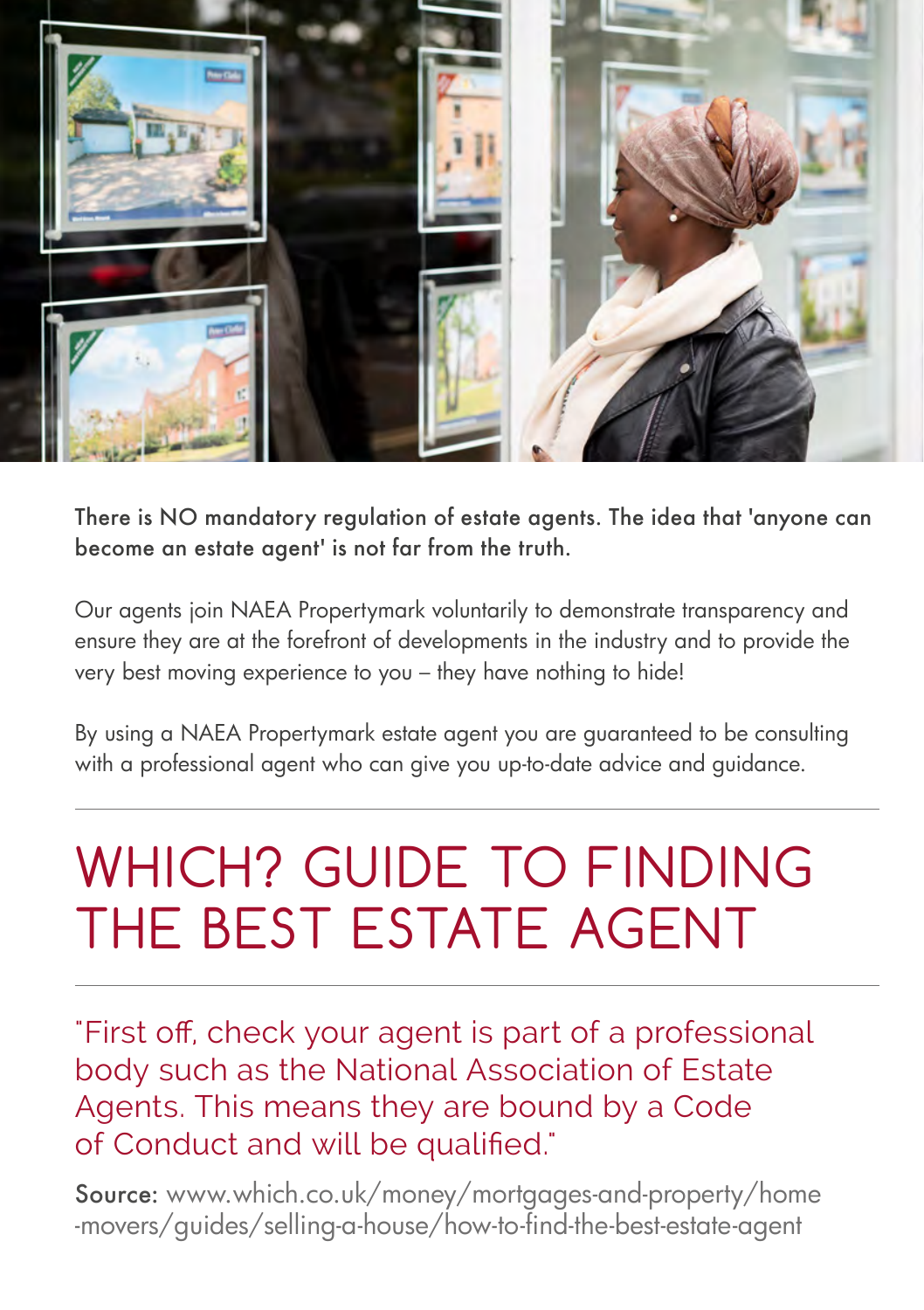## WHAT MAKES NAEA PROPERTYMARK PROTECTED ESTATE AGENTS DIFFERENT?

#### 1 **INTEGRITY**

NAEA Propertymark estate agents are experienced and trained professionals who abide by a nationally recognised Code of Practice.

### 2 **COMPLAINTS PROCEDURE**

Ruling on complaints through independent ombudsman services and regulated by Propertymark.

## 3 **PEACE OF MIND**

They hold all the correct insurance and protection to give you peace of mind through your move.

### 4 **COMPLIANT**

Registered with HMRC to ensure compliance with money laundering regulations.

#### NAEA Propertymark estate agents don't just sell houses – they help you move.

naea | propertymark

**PROTECTED** 

**#LOOKFORTHELOGO** [propertymark.co.uk](http://propertymark.co.uk)